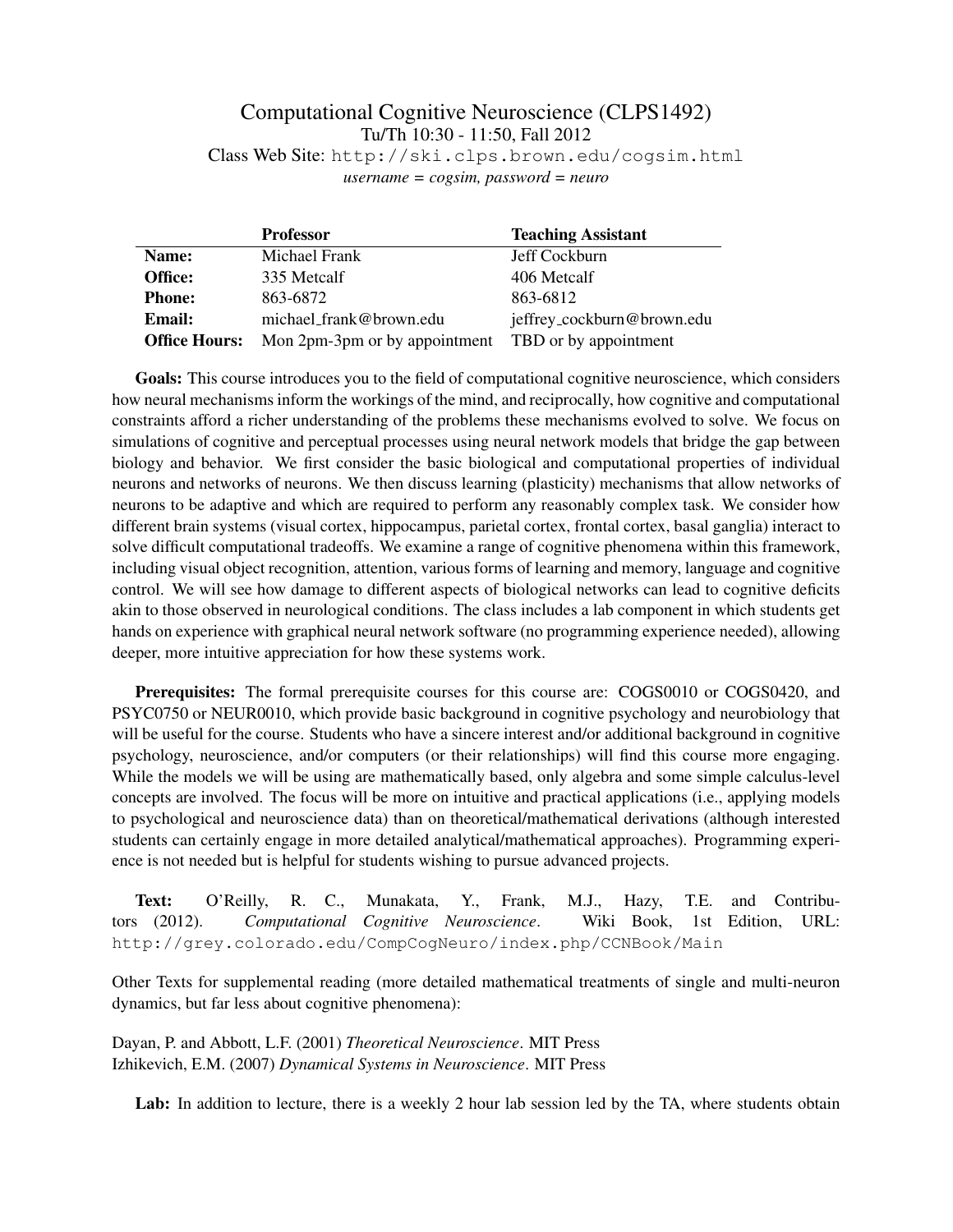in-depth hands-on experience with the computer simulation explorations. These explorations are the centerpiece of the course, and provide a unique exploratory learning opportunity. You will perform many what-if scenarious to understand what aspects of the brain's biology are important for producing specific cognitive phenomena. You will simulate the effects of brain damage in these models, to understand neuropsychology. The computer models enable complete control and dynamic, colorful visualization of these explorations, providing a unique ability to understand how cognition emerges from the brain. You will document these explorations by answering the simulation exercises questions (to be worked on during the lab sessions). You should be able to do most of the required homework during these lab sessions.

| <b>Evaluation:</b> Your grade will be based on three components in the following proportions: |         |  |  |  |  |  |
|-----------------------------------------------------------------------------------------------|---------|--|--|--|--|--|
| Simulation exercises                                                                          | $-35\%$ |  |  |  |  |  |
| Reading reactions                                                                             | $10\%$  |  |  |  |  |  |
| Midterm miniproject 10%                                                                       |         |  |  |  |  |  |
| Final project                                                                                 | 35%     |  |  |  |  |  |
| Class participation                                                                           | $10\%$  |  |  |  |  |  |

Simulation Exercises: The textbook comes with a large number of "pre-built" neural network models that illustrate key principles and phenomena. Every week, you will explore these pre-built models, and you will document these explorations by answering questions from the textbook. For each chapter of the textbook, I will tell you which simulation exercises to do. If you start doing the exercises before you receive this assignment, you risk doing some exercises that are not in the assignment (which is not the worst thing, but you have been warned). You should write up all of the assigned simulation exercises for each chapter and turn them in in class on the date specified on the syllabus. Although you will be working on these exercises in the labs, you must write them up *individually*. We want to see that each person individually understands the material, so this should be evident in your writeup. It is best to write down results and first drafts of answers as you work through the exercises; they can sometimes take a while to run and you don't want to have to run them repeatedly. Exercises turned in late will be penalized 5% for each day after the due date.

Collaboration: You are allowed to discuss the simulation exercises with other students in the class (indeed, this will be a regular part of the weekly lab sessions). However, you must write them up individually. If you discuss one of the exercises at length with another student, it is always a good idea to list that other student's name in your response (e.g., "I worked with Tom Petty on this question"). This process of listing names protects you from ethics problems, in the following sense: If students X and Y state outright that they worked together on a question, and I think that their answers are too similar, I do not consider this an ethics violation; rather, I will just tell X and Y that they should try harder to come up with different responses (and maybe deduct a few points). However, if X and Y hand in identical, idiosyncratic answers, and they do not list each other as having worked together, this constitutes an ethics violation because they are representing their work to be entirely their own, when in fact it is not.

Reading reactions: For each chapter, you will be asked to email a few sentences about the topic you found most interesting in the chapter and why. These reading reactions are designed to ensure that you are keeping up on the reading and to inform us about your interests. Reading reactions should be emailed to michael frank@brown.edu and jeffrey cockburn@brown.edu, prior to the class meeting when they are due.

Final Project: In the final project, you will conduct your own simulations to examine some phenomenon of interest to you (as one example, "the role of oscillations in memory consolidation"). This will involve either adding an extension to an existing model that we covered or building a new one from scratch. *Do not be overly ambitious* — relatively clear and simple but thoughtful work is much preferred to a complicated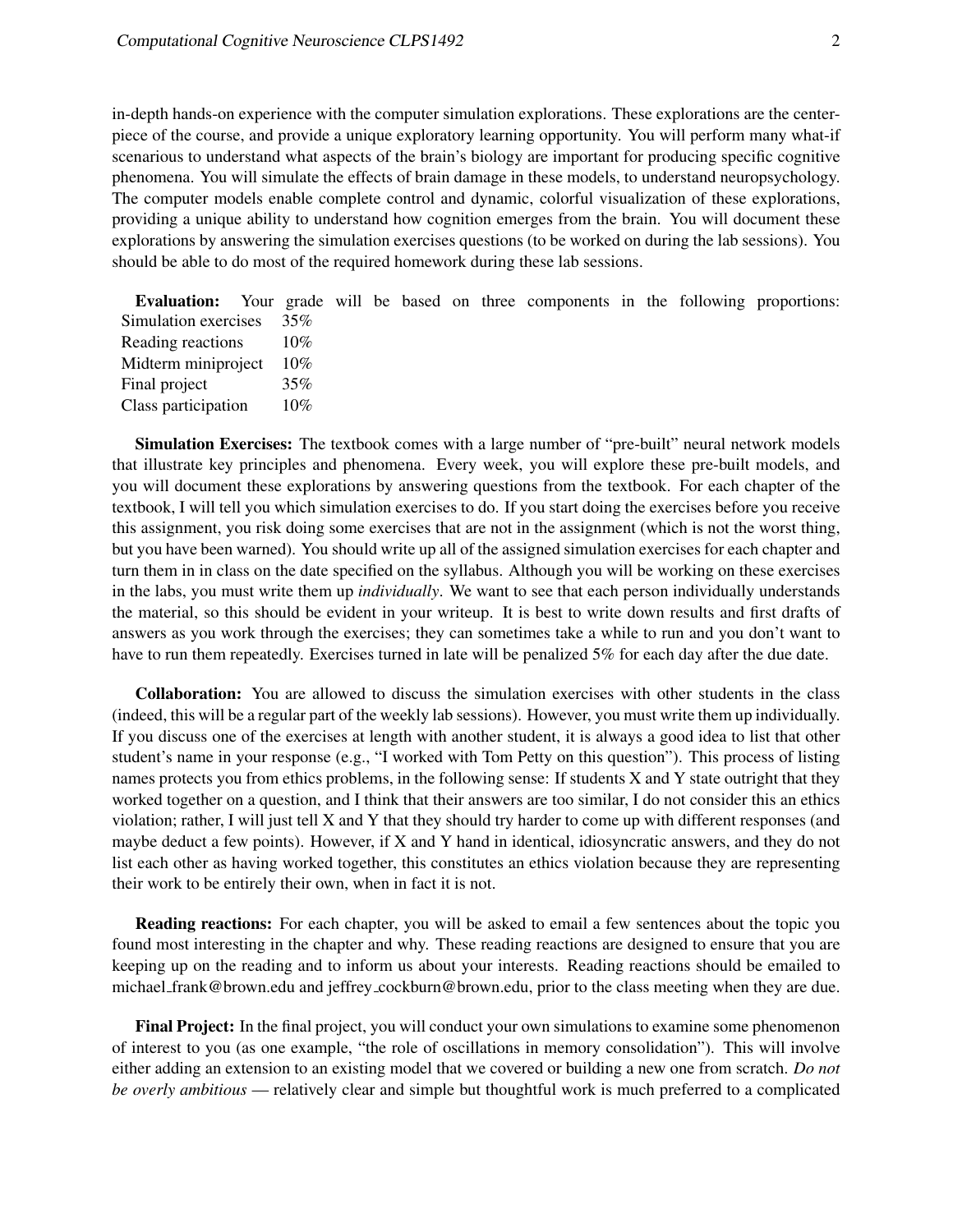half-baked mess. Do not be misled by the relative simplicity of running the canned exercises in the book — *simulation projects take a long time to complete!* The TA and professor will consult with you to develop and refine a tractable project. You will also have the opportunity to complete a shorter, directed, midterm project that will help you develop skills with the software that will be useful for the final project.

Undergraduates can work in groups of 2, but each of you will have to contribute independently and each of you will have to write up separate components of the final paper. The following timeline is designed to ensure that you make progress on your project and that you receive feedback on it before turning in the final version.

| <b>Deadline</b> | <b>Assignment</b>                                                                        |
|-----------------|------------------------------------------------------------------------------------------|
| Oct 19          | Midterm mini-project                                                                     |
| Nov 1           | Project topic                                                                            |
| Nov $6$         | Project proposal (1 page summary and approach to explore thru simulations or lit review) |
| Nov $6 - 16$    | Meeting w/ TA and instructor about project                                               |
| Dec $4/6$       | Presentation of project to class                                                         |
| Dec $14$        | Final paper                                                                              |

A final paper describing your project is due Dec 14. This paper should be 10-15 pages (double spaced, excluding figures), and should contain a concise introduction to the psychological issue or phenomenon, a justification of your (or others') general approach to modeling it, methods, results, and a concluding discussion (about the significance of your results, what you might do to improve your model, etc.). Network diagrams and graphs of significant results should be included. However, do not include excessive or redundant figures; the text should provide a clear interpretation and justification of all figures. NOTE: For each day that the final paper is late, 5% will be deducted from your final paper grade.

Class Participation: Productive participation in class discussion is encouraged to help you get the most out of this course. You are expected to read the text chapters the week they are assigned and to come to class prepared to actively participate in discussion.

Grads & Undergrads: This course is designed for advanced undergraduates and graduate students. Undergrads need not feel intimidated by the presence of graduate students in the class. More will be expected of the grads than the undergrads, especially when it comes to the final projects.

Grading Policy: Grades are not curved; they are based on percentages:

| 85-100 | A 1 75-85 |  | $B \mid 65-75$ |  |
|--------|-----------|--|----------------|--|
|--------|-----------|--|----------------|--|